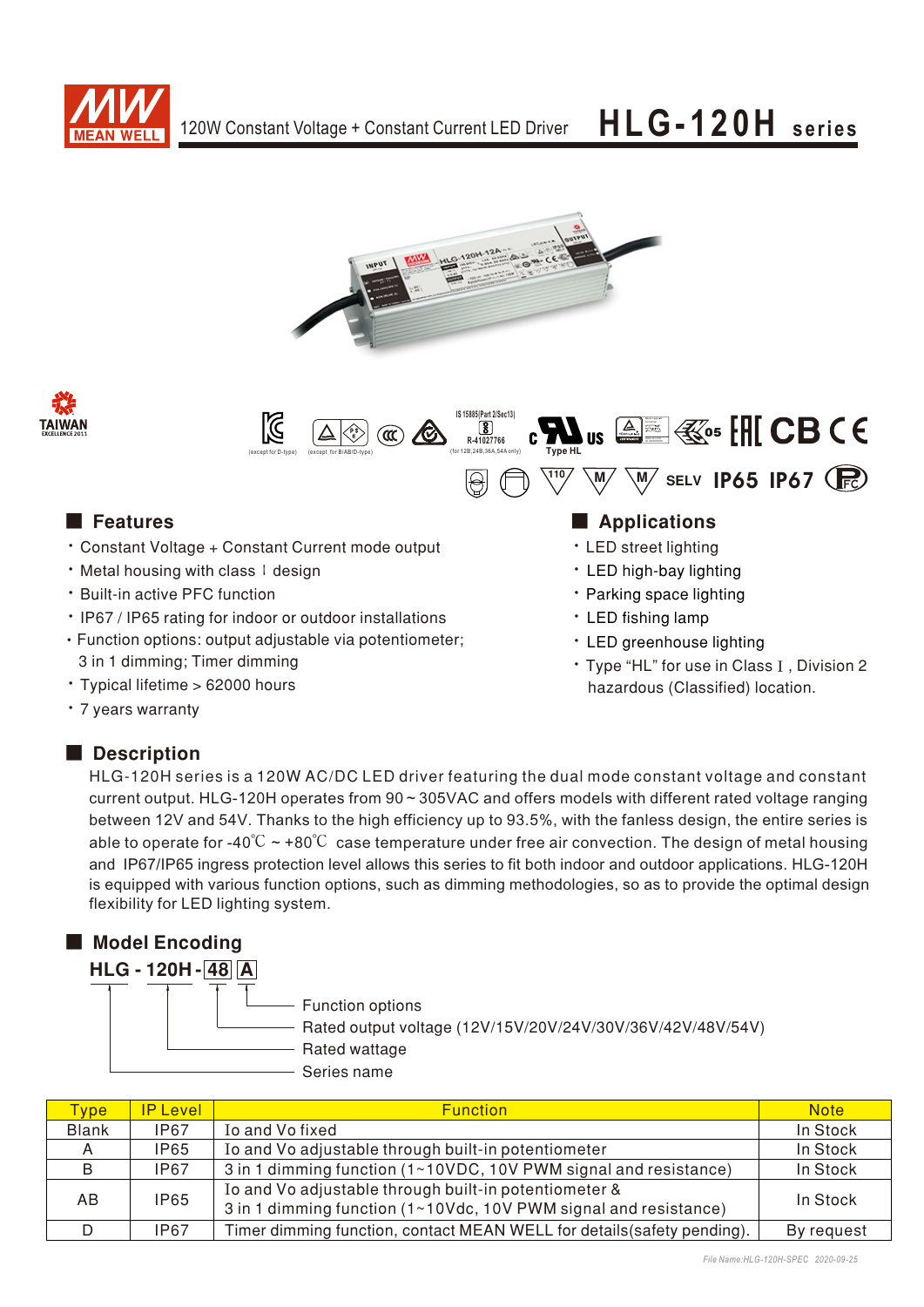

### **SPECIFICATION**

| <b>MODEL</b>        |                                                                                                                                                                                                                                                                                                                                                                                                                                                                                                                                                                                                                                                                                                                                                                                                                                                                                                                                               | HLG-120H-12                                                                                                                                                                                                                                                                                             | HLG-120H-15                  | HLG-120H-20 | HLG-120H-24                                                                         | HLG-120H-30 | HLG-120H-36                    | HLG-120H-42                                                                                                                 | HLG-120H-48  | HLG-120H-54                                                                                                                                  |
|---------------------|-----------------------------------------------------------------------------------------------------------------------------------------------------------------------------------------------------------------------------------------------------------------------------------------------------------------------------------------------------------------------------------------------------------------------------------------------------------------------------------------------------------------------------------------------------------------------------------------------------------------------------------------------------------------------------------------------------------------------------------------------------------------------------------------------------------------------------------------------------------------------------------------------------------------------------------------------|---------------------------------------------------------------------------------------------------------------------------------------------------------------------------------------------------------------------------------------------------------------------------------------------------------|------------------------------|-------------|-------------------------------------------------------------------------------------|-------------|--------------------------------|-----------------------------------------------------------------------------------------------------------------------------|--------------|----------------------------------------------------------------------------------------------------------------------------------------------|
|                     | <b>DC VOLTAGE</b>                                                                                                                                                                                                                                                                                                                                                                                                                                                                                                                                                                                                                                                                                                                                                                                                                                                                                                                             | 12V                                                                                                                                                                                                                                                                                                     | 15V                          | <b>20V</b>  | <b>24V</b>                                                                          | 30V         | 36V                            | 42V                                                                                                                         | 48V          | 54V                                                                                                                                          |
|                     | CONSTANT CURRENT REGION Note.4 6~12V                                                                                                                                                                                                                                                                                                                                                                                                                                                                                                                                                                                                                                                                                                                                                                                                                                                                                                          |                                                                                                                                                                                                                                                                                                         | $7.5 - 15V$                  | $10 - 20V$  | $12 - 24V$                                                                          | $15 - 30V$  | $18 - 36V$                     | $21 - 42V$                                                                                                                  | $24 - 48V$   | $27 - 54V$                                                                                                                                   |
|                     | <b>RATED CURRENT</b>                                                                                                                                                                                                                                                                                                                                                                                                                                                                                                                                                                                                                                                                                                                                                                                                                                                                                                                          | 10A                                                                                                                                                                                                                                                                                                     | 8A                           | 6A          | 5A                                                                                  | 4A          | 3.4A                           | 2.9A                                                                                                                        | 2.5A         | 2.3A                                                                                                                                         |
|                     | <b>RATED POWER</b>                                                                                                                                                                                                                                                                                                                                                                                                                                                                                                                                                                                                                                                                                                                                                                                                                                                                                                                            | 120W                                                                                                                                                                                                                                                                                                    | 120W                         | 120W        | 120W                                                                                | 120W        | 122.4W                         | 121.8W                                                                                                                      | 120W         | 124.2W                                                                                                                                       |
|                     | RIPPLE & NOISE (max.) Note.2 150mVp-p                                                                                                                                                                                                                                                                                                                                                                                                                                                                                                                                                                                                                                                                                                                                                                                                                                                                                                         |                                                                                                                                                                                                                                                                                                         | 150mVp-p                     | $150mVp-p$  | 150mVp-p                                                                            | 200mVp-p    | 200mVp-p                       | 200mVp-p                                                                                                                    | 200mVp-p     | 200mVp-p                                                                                                                                     |
|                     |                                                                                                                                                                                                                                                                                                                                                                                                                                                                                                                                                                                                                                                                                                                                                                                                                                                                                                                                               |                                                                                                                                                                                                                                                                                                         |                              |             | Adjustable for A/AB-Type only (via built-in potentiometer)                          |             |                                |                                                                                                                             |              |                                                                                                                                              |
|                     | <b>VOLTAGE ADJ. RANGE</b>                                                                                                                                                                                                                                                                                                                                                                                                                                                                                                                                                                                                                                                                                                                                                                                                                                                                                                                     | $10.8 \sim 13.5V$   13.5 ~ 17V                                                                                                                                                                                                                                                                          |                              | $17 - 22V$  | $22 - 27V$                                                                          | $27 - 33V$  | $33 - 40V$                     | $38 - 46V$                                                                                                                  | $43 - 53V$   | $49 - 58V$                                                                                                                                   |
| <b>OUTPUT</b>       |                                                                                                                                                                                                                                                                                                                                                                                                                                                                                                                                                                                                                                                                                                                                                                                                                                                                                                                                               |                                                                                                                                                                                                                                                                                                         |                              |             | Adjustable for A/AB-Type only (via built-in potentiometer)                          |             |                                |                                                                                                                             |              |                                                                                                                                              |
|                     | <b>CURRENT ADJ. RANGE</b>                                                                                                                                                                                                                                                                                                                                                                                                                                                                                                                                                                                                                                                                                                                                                                                                                                                                                                                     | $5 - 10A$                                                                                                                                                                                                                                                                                               | $4 \sim 8A$                  | $3 - 6A$    | $2.5 - 5A$                                                                          | $2 - 4A$    | $1.7 - 3.4A$                   | $1.4 - 2.9A$                                                                                                                | $1.2 - 2.5A$ | $1.1 - 2.3A$                                                                                                                                 |
|                     | VOLTAGE TOLERANCE Note.3 $\pm$ 2.5%                                                                                                                                                                                                                                                                                                                                                                                                                                                                                                                                                                                                                                                                                                                                                                                                                                                                                                           |                                                                                                                                                                                                                                                                                                         | ±2.0%                        | ±1.0%       | ±1.0%                                                                               | ±1.0%       | ±1.0%                          | ±1.0%                                                                                                                       | ±1.0%        | ±1.0%                                                                                                                                        |
|                     |                                                                                                                                                                                                                                                                                                                                                                                                                                                                                                                                                                                                                                                                                                                                                                                                                                                                                                                                               | $\pm 0.5\%$                                                                                                                                                                                                                                                                                             | $\pm 0.5\%$                  | $\pm 0.5\%$ | ±0.5%                                                                               | ±0.5%       | ±0.5%                          | ±0.5%                                                                                                                       | ±0.5%        | ±0.5%                                                                                                                                        |
|                     | <b>LINE REGULATION</b>                                                                                                                                                                                                                                                                                                                                                                                                                                                                                                                                                                                                                                                                                                                                                                                                                                                                                                                        | ±2.0%                                                                                                                                                                                                                                                                                                   | ±1.5%                        | ±0.5%       | ±0.5%                                                                               |             | ±0.5%                          | ±0.5%                                                                                                                       |              | ±0.5%                                                                                                                                        |
|                     | <b>LOAD REGULATION</b>                                                                                                                                                                                                                                                                                                                                                                                                                                                                                                                                                                                                                                                                                                                                                                                                                                                                                                                        |                                                                                                                                                                                                                                                                                                         |                              |             |                                                                                     | ±0.5%       |                                |                                                                                                                             | $\pm 0.5\%$  |                                                                                                                                              |
|                     | <b>SETUP, RISE TIME</b>                                                                                                                                                                                                                                                                                                                                                                                                                                                                                                                                                                                                                                                                                                                                                                                                                                                                                                                       | Note.6 1200ms, 50ms/115VAC<br>500ms, 50ms/230VAC                                                                                                                                                                                                                                                        |                              |             |                                                                                     |             |                                |                                                                                                                             |              |                                                                                                                                              |
|                     | HOLD UP TIME (Typ.)                                                                                                                                                                                                                                                                                                                                                                                                                                                                                                                                                                                                                                                                                                                                                                                                                                                                                                                           | 12ms / 115VAC, 230VAC                                                                                                                                                                                                                                                                                   |                              |             |                                                                                     |             |                                |                                                                                                                             |              |                                                                                                                                              |
|                     | <b>VOLTAGE RANGE</b><br>Note.5                                                                                                                                                                                                                                                                                                                                                                                                                                                                                                                                                                                                                                                                                                                                                                                                                                                                                                                | $90 \sim 305$ VAC                                                                                                                                                                                                                                                                                       | $127 - 431VDC$               |             |                                                                                     |             |                                |                                                                                                                             |              |                                                                                                                                              |
|                     |                                                                                                                                                                                                                                                                                                                                                                                                                                                                                                                                                                                                                                                                                                                                                                                                                                                                                                                                               | (Please refer to "STATIC CHARACTERISTIC" section)                                                                                                                                                                                                                                                       |                              |             |                                                                                     |             |                                |                                                                                                                             |              |                                                                                                                                              |
|                     | <b>FREQUENCY RANGE</b>                                                                                                                                                                                                                                                                                                                                                                                                                                                                                                                                                                                                                                                                                                                                                                                                                                                                                                                        | $47 \sim 63$ Hz                                                                                                                                                                                                                                                                                         |                              |             |                                                                                     |             |                                |                                                                                                                             |              |                                                                                                                                              |
|                     | <b>POWER FACTOR (Typ.)</b>                                                                                                                                                                                                                                                                                                                                                                                                                                                                                                                                                                                                                                                                                                                                                                                                                                                                                                                    |                                                                                                                                                                                                                                                                                                         |                              |             | PF≧0.98/115VAC, PF≧0.95/230VAC, PF≧0.93/277VAC @ full load                          |             |                                |                                                                                                                             |              |                                                                                                                                              |
|                     |                                                                                                                                                                                                                                                                                                                                                                                                                                                                                                                                                                                                                                                                                                                                                                                                                                                                                                                                               |                                                                                                                                                                                                                                                                                                         |                              |             | (Please refer to "POWER FACTOR (PF) CHARACTERISTIC" section)                        |             |                                |                                                                                                                             |              |                                                                                                                                              |
|                     | TOTAL HARMONIC DISTORTION                                                                                                                                                                                                                                                                                                                                                                                                                                                                                                                                                                                                                                                                                                                                                                                                                                                                                                                     |                                                                                                                                                                                                                                                                                                         |                              |             | THD<20% (@load≧50% / 115VAC,230VAC; @load≧75% / 277VAC)                             |             |                                |                                                                                                                             |              |                                                                                                                                              |
| <b>INPUT</b>        |                                                                                                                                                                                                                                                                                                                                                                                                                                                                                                                                                                                                                                                                                                                                                                                                                                                                                                                                               |                                                                                                                                                                                                                                                                                                         |                              |             | (Please refer to "TOTAL HARMONIC DISTORTION (THD)" section)                         |             |                                |                                                                                                                             |              |                                                                                                                                              |
|                     | <b>EFFICIENCY (Typ.)</b>                                                                                                                                                                                                                                                                                                                                                                                                                                                                                                                                                                                                                                                                                                                                                                                                                                                                                                                      | 92%                                                                                                                                                                                                                                                                                                     | 92%                          | 93%         | 93%                                                                                 | 93%         | 93%                            | 93%                                                                                                                         | 93.5%        | 93.5%                                                                                                                                        |
|                     | <b>AC CURRENT (Typ.)</b>                                                                                                                                                                                                                                                                                                                                                                                                                                                                                                                                                                                                                                                                                                                                                                                                                                                                                                                      | 1.4A / 115VAC                                                                                                                                                                                                                                                                                           | 0.6A / 230VAC                |             | 0.55A/277VAC                                                                        |             |                                |                                                                                                                             |              |                                                                                                                                              |
|                     | <b>INRUSH CURRENT (Typ.)</b>                                                                                                                                                                                                                                                                                                                                                                                                                                                                                                                                                                                                                                                                                                                                                                                                                                                                                                                  |                                                                                                                                                                                                                                                                                                         |                              |             | COLD START 60A(twidth=375µs measured at 50% Ipeak) at 230VAC; Per NEMA 410          |             |                                |                                                                                                                             |              |                                                                                                                                              |
|                     | MAX. No. of PSUs on 16A                                                                                                                                                                                                                                                                                                                                                                                                                                                                                                                                                                                                                                                                                                                                                                                                                                                                                                                       |                                                                                                                                                                                                                                                                                                         |                              |             | 5 units (circuit breaker of type B) / 9 units (circuit breaker of type C) at 230VAC |             |                                |                                                                                                                             |              |                                                                                                                                              |
|                     | <b>CIRCUIT BREAKER</b>                                                                                                                                                                                                                                                                                                                                                                                                                                                                                                                                                                                                                                                                                                                                                                                                                                                                                                                        |                                                                                                                                                                                                                                                                                                         |                              |             |                                                                                     |             |                                |                                                                                                                             |              |                                                                                                                                              |
|                     | <b>LEAKAGE CURRENT</b>                                                                                                                                                                                                                                                                                                                                                                                                                                                                                                                                                                                                                                                                                                                                                                                                                                                                                                                        | <0.75mA/277VAC                                                                                                                                                                                                                                                                                          |                              |             |                                                                                     |             |                                |                                                                                                                             |              |                                                                                                                                              |
|                     | <b>OVER CURRENT</b>                                                                                                                                                                                                                                                                                                                                                                                                                                                                                                                                                                                                                                                                                                                                                                                                                                                                                                                           | $95 - 108%$                                                                                                                                                                                                                                                                                             |                              |             |                                                                                     |             |                                |                                                                                                                             |              |                                                                                                                                              |
|                     |                                                                                                                                                                                                                                                                                                                                                                                                                                                                                                                                                                                                                                                                                                                                                                                                                                                                                                                                               |                                                                                                                                                                                                                                                                                                         |                              |             | Constant current limiting, recovers automatically after fault condition is removed  |             |                                |                                                                                                                             |              |                                                                                                                                              |
|                     | <b>SHORT CIRCUIT</b>                                                                                                                                                                                                                                                                                                                                                                                                                                                                                                                                                                                                                                                                                                                                                                                                                                                                                                                          |                                                                                                                                                                                                                                                                                                         |                              |             | Constant current limiting, recovers automatically after fault condition is removed  |             |                                |                                                                                                                             |              |                                                                                                                                              |
| <b>PROTECTION</b>   | <b>OVER VOLTAGE</b>                                                                                                                                                                                                                                                                                                                                                                                                                                                                                                                                                                                                                                                                                                                                                                                                                                                                                                                           | $14 - 17V$                                                                                                                                                                                                                                                                                              | $18 - 21V$                   | $23 - 27V$  | $28 - 34V$                                                                          | $34 - 38V$  | $41 - 46V$                     | $47 - 53V$                                                                                                                  | $54 - 63V$   | $59 - 65V$                                                                                                                                   |
|                     |                                                                                                                                                                                                                                                                                                                                                                                                                                                                                                                                                                                                                                                                                                                                                                                                                                                                                                                                               | Shut down o/p voltage with auto-recovery or re-power on to recovery                                                                                                                                                                                                                                     |                              |             |                                                                                     |             |                                |                                                                                                                             |              |                                                                                                                                              |
|                     | <b>OVER TEMPERATURE</b>                                                                                                                                                                                                                                                                                                                                                                                                                                                                                                                                                                                                                                                                                                                                                                                                                                                                                                                       | Shut down o/p voltage, recovers automatically after temperature goes down                                                                                                                                                                                                                               |                              |             |                                                                                     |             |                                |                                                                                                                             |              |                                                                                                                                              |
|                     | WORKING TEMP.                                                                                                                                                                                                                                                                                                                                                                                                                                                                                                                                                                                                                                                                                                                                                                                                                                                                                                                                 | Tcase= -40 $\sim$ +80 $\rm ^{\circ}C$ (Please refer to "OUTPUT LOAD vs TEMPERATURE" section)                                                                                                                                                                                                            |                              |             |                                                                                     |             |                                |                                                                                                                             |              |                                                                                                                                              |
|                     | <b>MAX. CASE TEMP.</b>                                                                                                                                                                                                                                                                                                                                                                                                                                                                                                                                                                                                                                                                                                                                                                                                                                                                                                                        | Tcase= $+80^{\circ}$ C                                                                                                                                                                                                                                                                                  |                              |             |                                                                                     |             |                                |                                                                                                                             |              |                                                                                                                                              |
| <b>ENVIRONMENT</b>  | <b>WORKING HUMIDITY</b>                                                                                                                                                                                                                                                                                                                                                                                                                                                                                                                                                                                                                                                                                                                                                                                                                                                                                                                       | $20 \sim 95\%$ RH non-condensing                                                                                                                                                                                                                                                                        |                              |             |                                                                                     |             |                                |                                                                                                                             |              |                                                                                                                                              |
|                     | <b>STORAGE TEMP., HUMIDITY</b>                                                                                                                                                                                                                                                                                                                                                                                                                                                                                                                                                                                                                                                                                                                                                                                                                                                                                                                | $-40 \sim +80^{\circ}$ C, 10 ~ 95% RH                                                                                                                                                                                                                                                                   |                              |             |                                                                                     |             |                                |                                                                                                                             |              |                                                                                                                                              |
|                     | <b>TEMP. COEFFICIENT</b>                                                                                                                                                                                                                                                                                                                                                                                                                                                                                                                                                                                                                                                                                                                                                                                                                                                                                                                      | $\pm 0.03\%$ $\degree$ C (0 ~ 60 $\degree$ C)                                                                                                                                                                                                                                                           |                              |             |                                                                                     |             |                                |                                                                                                                             |              |                                                                                                                                              |
|                     | <b>VIBRATION</b>                                                                                                                                                                                                                                                                                                                                                                                                                                                                                                                                                                                                                                                                                                                                                                                                                                                                                                                              |                                                                                                                                                                                                                                                                                                         |                              |             | 10 ~ 500Hz, 5G 12min./1cycle, period for 72min. each along X, Y, Z axes             |             |                                |                                                                                                                             |              |                                                                                                                                              |
|                     | SAFETY STANDARDS Note.8                                                                                                                                                                                                                                                                                                                                                                                                                                                                                                                                                                                                                                                                                                                                                                                                                                                                                                                       | UL8750(type"HL"), CSA C22.2 No. 250.0-08, EN/AS/NZS 61347-1, EN/AS/NZS 61347-2-13 independent; GB19510.1, GB19510.14,<br>IP65 or IP67, J61347-1, J61347-2-13(except for B,AB and D-type), BIS IS15885(for 12B,24B,36A,54A only), EAC TP TC 004,<br>KC61347-1, KC61347-2-13 (except for D-type) approved |                              |             |                                                                                     |             |                                |                                                                                                                             |              |                                                                                                                                              |
| <b>SAFETY &amp;</b> | <b>WITHSTAND VOLTAGE</b>                                                                                                                                                                                                                                                                                                                                                                                                                                                                                                                                                                                                                                                                                                                                                                                                                                                                                                                      |                                                                                                                                                                                                                                                                                                         |                              |             | I/P-O/P:3.75KVAC I/P-FG:2KVAC O/P-FG:1.5KVAC                                        |             |                                |                                                                                                                             |              |                                                                                                                                              |
| <b>EMC</b>          | <b>ISOLATION RESISTANCE</b>                                                                                                                                                                                                                                                                                                                                                                                                                                                                                                                                                                                                                                                                                                                                                                                                                                                                                                                   |                                                                                                                                                                                                                                                                                                         |                              |             | I/P-O/P, I/P-FG, O/P-FG:100M Ohms / 500VDC / 25℃/ 70% RH                            |             |                                |                                                                                                                             |              |                                                                                                                                              |
|                     | <b>EMC EMISSION</b><br>Note.8                                                                                                                                                                                                                                                                                                                                                                                                                                                                                                                                                                                                                                                                                                                                                                                                                                                                                                                 |                                                                                                                                                                                                                                                                                                         |                              |             |                                                                                     |             |                                | Compliance to EN55015, EN55032 Class B, EN61000-3-2 Class C (@ load≧50%) ; EN61000-3-3,GB17743 and GB17625.1, EAC TP TC 020 |              |                                                                                                                                              |
|                     | <b>EMC IMMUNITY</b>                                                                                                                                                                                                                                                                                                                                                                                                                                                                                                                                                                                                                                                                                                                                                                                                                                                                                                                           |                                                                                                                                                                                                                                                                                                         |                              |             |                                                                                     |             |                                |                                                                                                                             |              | Compliance to EN61000-4-2,3,4,5,6,8,11, EN61547, EN55024, light industry level (surge immunity Line-Earth 4KV, Line-Line 2KV), EAC TP TC 020 |
|                     | MTBF                                                                                                                                                                                                                                                                                                                                                                                                                                                                                                                                                                                                                                                                                                                                                                                                                                                                                                                                          |                                                                                                                                                                                                                                                                                                         |                              |             | 559.5K hrs min. Telcordia SR-332 (Bellcore); 167.1Khrs min.                         |             | MIL-HDBK-217F (25 $\degree$ C) |                                                                                                                             |              |                                                                                                                                              |
| <b>OTHERS</b>       | <b>DIMENSION</b>                                                                                                                                                                                                                                                                                                                                                                                                                                                                                                                                                                                                                                                                                                                                                                                                                                                                                                                              | 220*68*38.8mm (L*W*H)                                                                                                                                                                                                                                                                                   |                              |             |                                                                                     |             |                                |                                                                                                                             |              |                                                                                                                                              |
|                     | <b>PACKING</b>                                                                                                                                                                                                                                                                                                                                                                                                                                                                                                                                                                                                                                                                                                                                                                                                                                                                                                                                |                                                                                                                                                                                                                                                                                                         | 1.12Kg; 12pcs/14.4Kg/0.8CUFT |             |                                                                                     |             |                                |                                                                                                                             |              |                                                                                                                                              |
| <b>NOTE</b>         |                                                                                                                                                                                                                                                                                                                                                                                                                                                                                                                                                                                                                                                                                                                                                                                                                                                                                                                                               | 1. All parameters NOT specially mentioned are measured at 230VAC input, rated current and $25^{\circ}$ of ambient temperature.<br>2. Ripple & noise are measured at 20MHz of bandwidth by using a 12" twisted pair-wire terminated with a 0.1uf & 47uf parallel capacitor.                              |                              |             |                                                                                     |             |                                |                                                                                                                             |              |                                                                                                                                              |
|                     | 3. Tolerance: includes set up tolerance, line regulation and load regulation.                                                                                                                                                                                                                                                                                                                                                                                                                                                                                                                                                                                                                                                                                                                                                                                                                                                                 |                                                                                                                                                                                                                                                                                                         |                              |             |                                                                                     |             |                                |                                                                                                                             |              |                                                                                                                                              |
|                     | 4. Please refer to "DRIVING METHODS OF LED MODULE".                                                                                                                                                                                                                                                                                                                                                                                                                                                                                                                                                                                                                                                                                                                                                                                                                                                                                           |                                                                                                                                                                                                                                                                                                         |                              |             |                                                                                     |             |                                |                                                                                                                             |              |                                                                                                                                              |
|                     | 5. De-rating may be needed under low input voltages. Please refer to "STATIC CHARACTERISTIC" sections for details.                                                                                                                                                                                                                                                                                                                                                                                                                                                                                                                                                                                                                                                                                                                                                                                                                            |                                                                                                                                                                                                                                                                                                         |                              |             |                                                                                     |             |                                |                                                                                                                             |              |                                                                                                                                              |
|                     | 6. Length of set up time is measured at first cold start. Turning ON/OFF the driver may lead to increase of the set up time.                                                                                                                                                                                                                                                                                                                                                                                                                                                                                                                                                                                                                                                                                                                                                                                                                  |                                                                                                                                                                                                                                                                                                         |                              |             |                                                                                     |             |                                |                                                                                                                             |              |                                                                                                                                              |
|                     | 7. The driver is considered as a component that will be operated in combination with final equipment. Since EMC performance will be affected by the                                                                                                                                                                                                                                                                                                                                                                                                                                                                                                                                                                                                                                                                                                                                                                                           |                                                                                                                                                                                                                                                                                                         |                              |             |                                                                                     |             |                                |                                                                                                                             |              |                                                                                                                                              |
|                     | complete installation, the final equipment manufacturers must re-qualify EMC Directive on the complete installation again.<br>8. To fulfill requirements of the latest ErP regulation for lighting fixtures, this LED driver can only be used behind a switch without permanently<br>connected to the mains.<br>9. This series meets the typical life expectancy of >62,000 hours of operation when Tcase, particularly (tc) point (or TMP, per DLC), is about 75℃ or less.<br>10. Please refer to the warranty statement on MEAN WELL's website at http://www.meanwell.com<br>11. The ambient temperature derating of $3.5^{\circ}$ C/1000m with fanless models and of 5 $^{\circ}$ C/1000m with fan models for operating altitude higher than 2000m(6500ft).<br>12. For any application note and IP water proof function installation caution, please refer our user manual before using.<br>https://www.meanwell.com/Upload/PDF/LED_EN.pdf |                                                                                                                                                                                                                                                                                                         |                              |             |                                                                                     |             |                                |                                                                                                                             |              |                                                                                                                                              |
|                     |                                                                                                                                                                                                                                                                                                                                                                                                                                                                                                                                                                                                                                                                                                                                                                                                                                                                                                                                               |                                                                                                                                                                                                                                                                                                         |                              |             |                                                                                     |             |                                |                                                                                                                             |              |                                                                                                                                              |
|                     |                                                                                                                                                                                                                                                                                                                                                                                                                                                                                                                                                                                                                                                                                                                                                                                                                                                                                                                                               |                                                                                                                                                                                                                                                                                                         |                              |             |                                                                                     |             |                                |                                                                                                                             |              |                                                                                                                                              |
|                     |                                                                                                                                                                                                                                                                                                                                                                                                                                                                                                                                                                                                                                                                                                                                                                                                                                                                                                                                               |                                                                                                                                                                                                                                                                                                         |                              |             |                                                                                     |             |                                |                                                                                                                             |              |                                                                                                                                              |
|                     |                                                                                                                                                                                                                                                                                                                                                                                                                                                                                                                                                                                                                                                                                                                                                                                                                                                                                                                                               |                                                                                                                                                                                                                                                                                                         |                              |             |                                                                                     |             |                                |                                                                                                                             |              |                                                                                                                                              |
|                     |                                                                                                                                                                                                                                                                                                                                                                                                                                                                                                                                                                                                                                                                                                                                                                                                                                                                                                                                               |                                                                                                                                                                                                                                                                                                         |                              |             |                                                                                     |             |                                |                                                                                                                             |              |                                                                                                                                              |
|                     |                                                                                                                                                                                                                                                                                                                                                                                                                                                                                                                                                                                                                                                                                                                                                                                                                                                                                                                                               |                                                                                                                                                                                                                                                                                                         |                              |             |                                                                                     |             |                                |                                                                                                                             |              |                                                                                                                                              |
|                     | X Product Liability Disclaimer: For detailed information, please refer to https://www.meanwell.com/serviceDisclaimer.aspx                                                                                                                                                                                                                                                                                                                                                                                                                                                                                                                                                                                                                                                                                                                                                                                                                     |                                                                                                                                                                                                                                                                                                         |                              |             |                                                                                     |             |                                |                                                                                                                             |              |                                                                                                                                              |

※ Product Liability Disclaimer:For detailed information, please refer to https://www.meanwell.com/serviceDisclaimer.aspx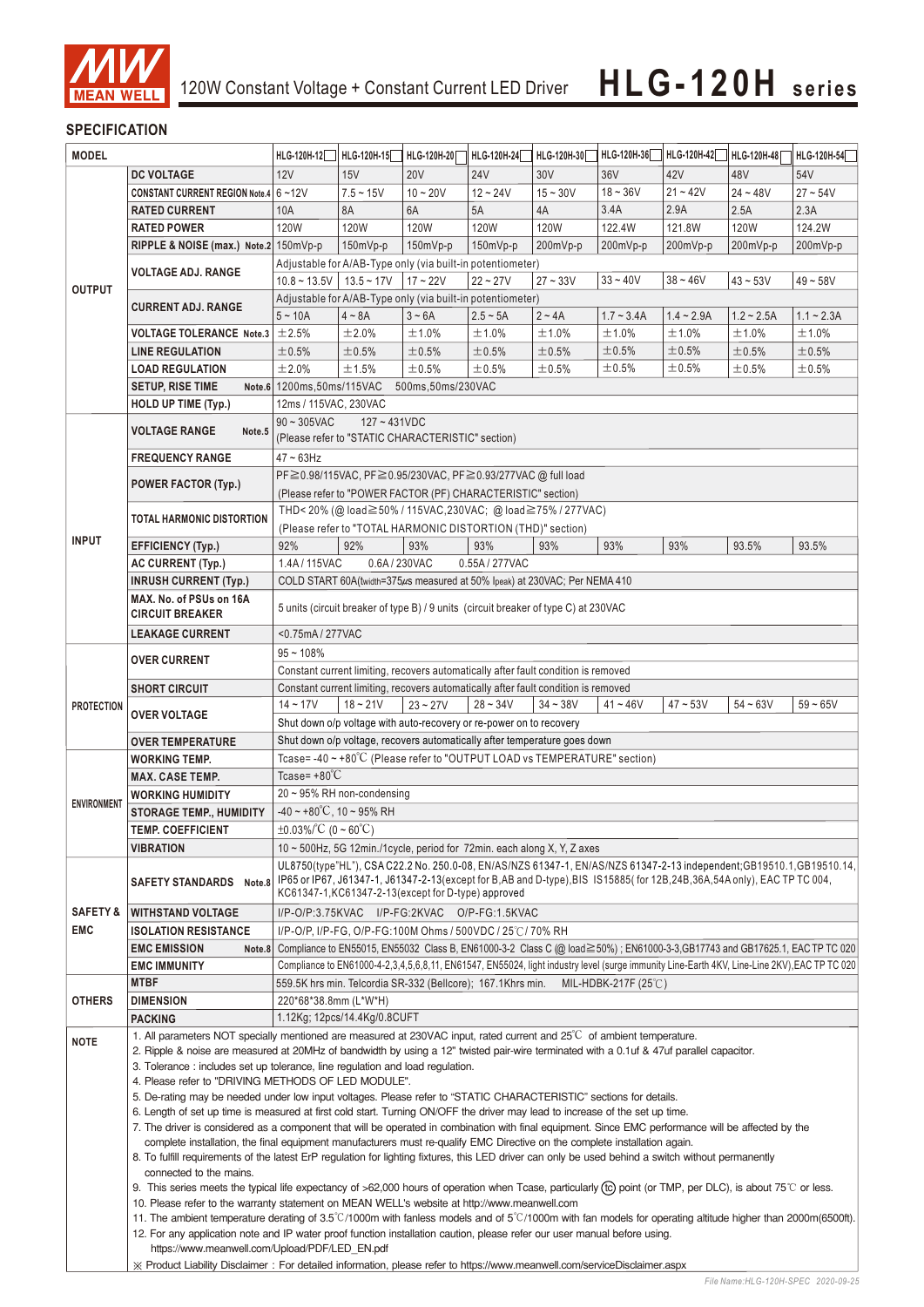

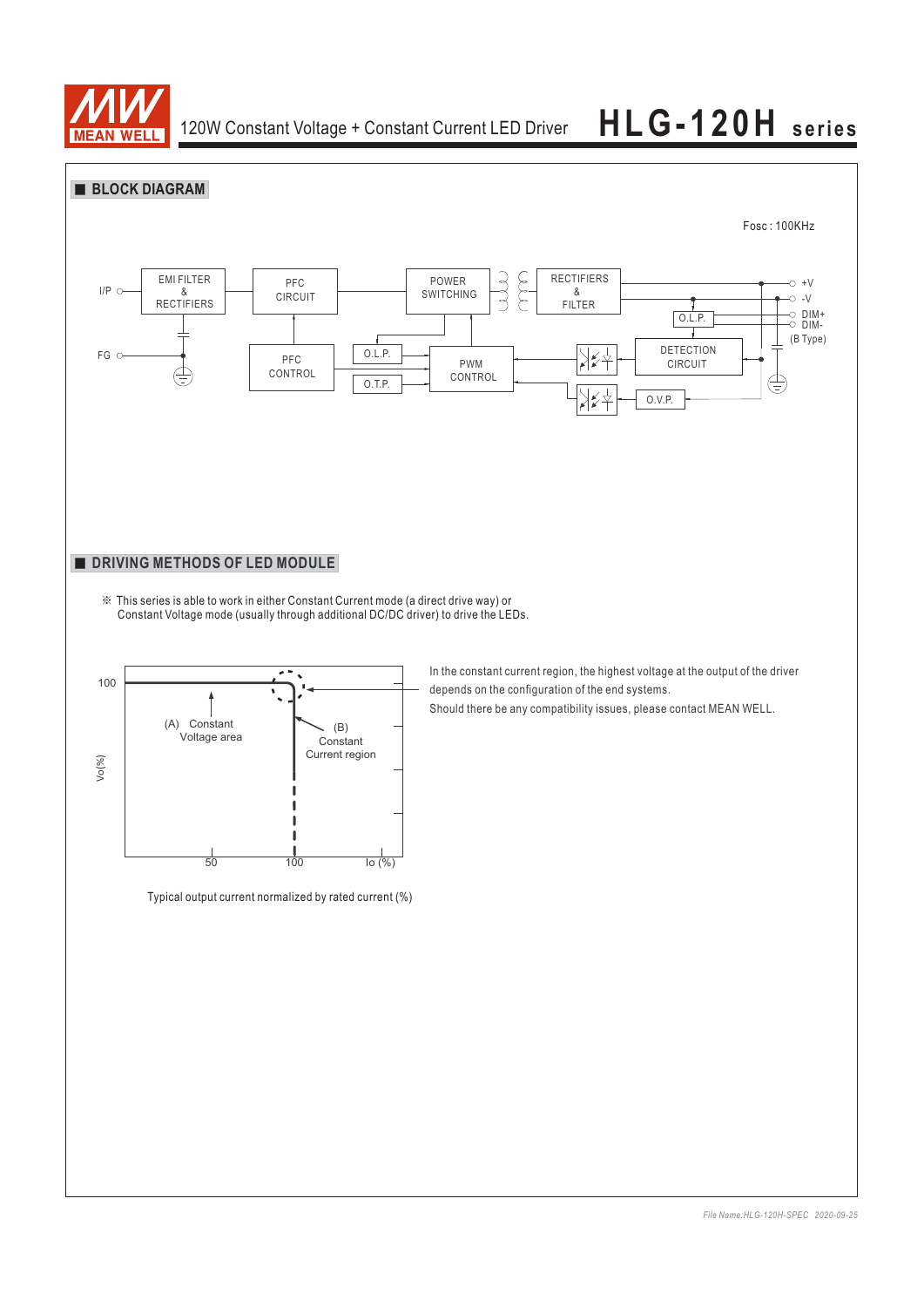

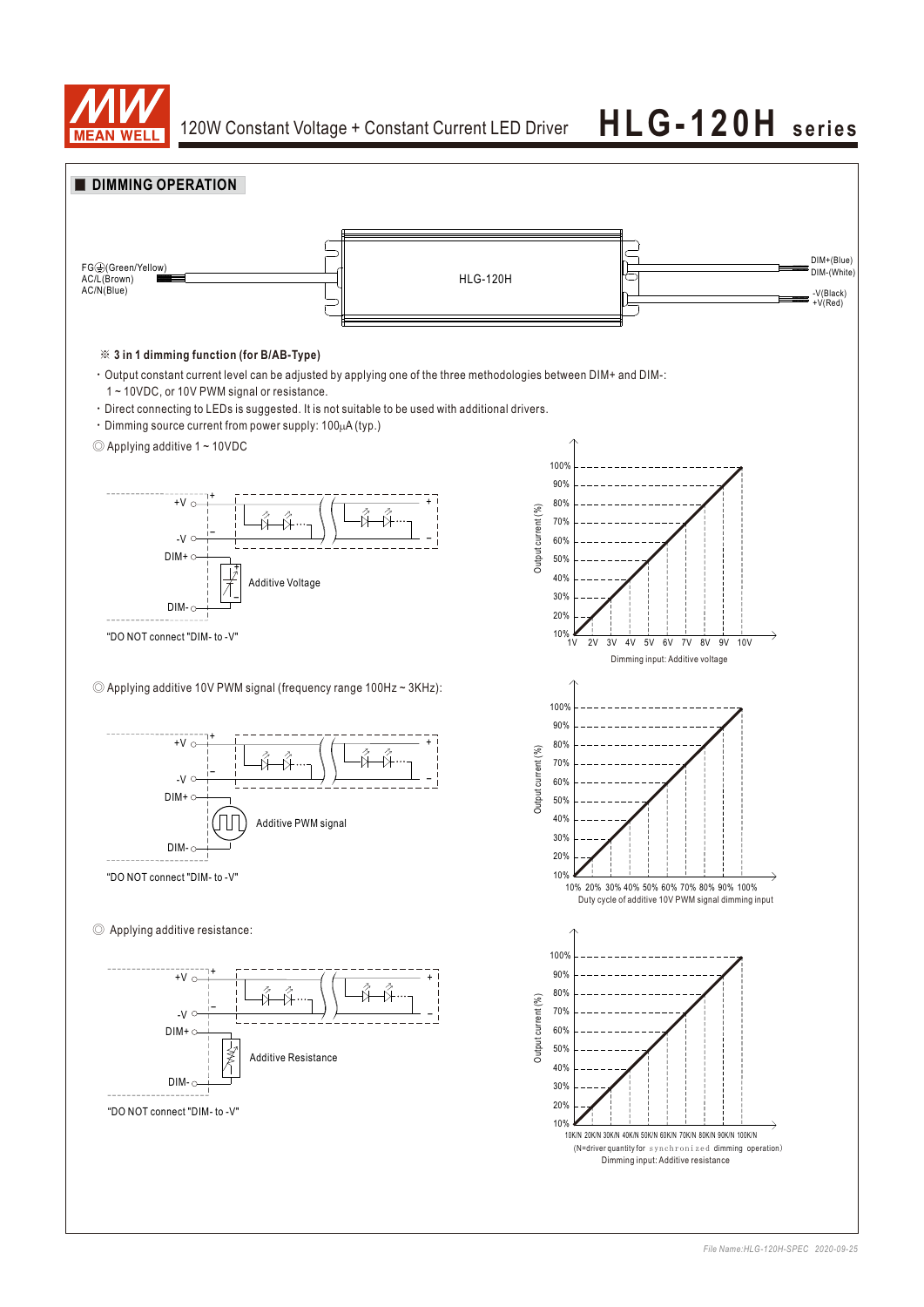

Note: In the case of turning the lighting fixture down to 0% brightness, please refer to the configuration as follow, or please contact MEAN WELL for other options.



Using a switch and relay can turn ON/OFF the lighting fixture.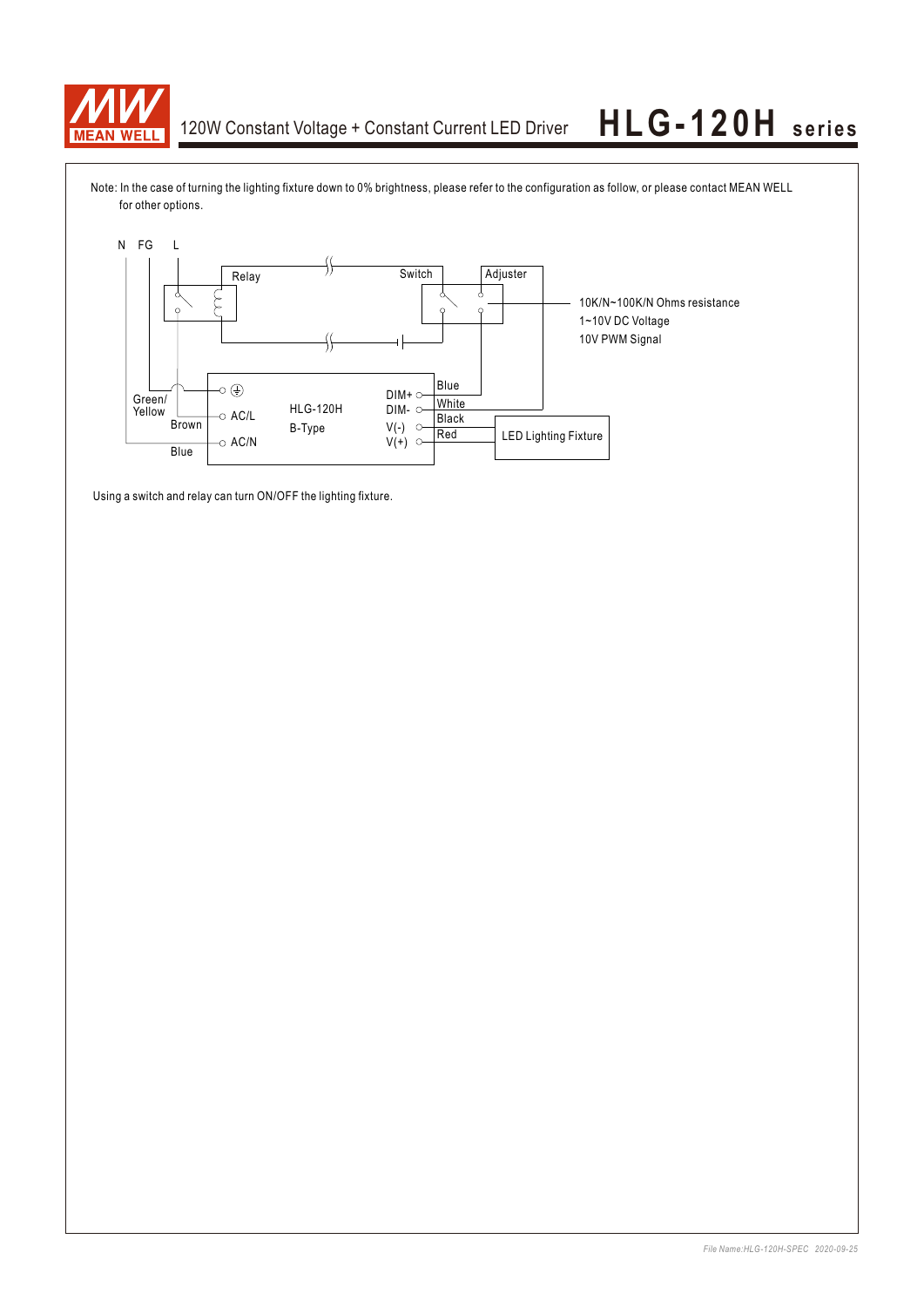

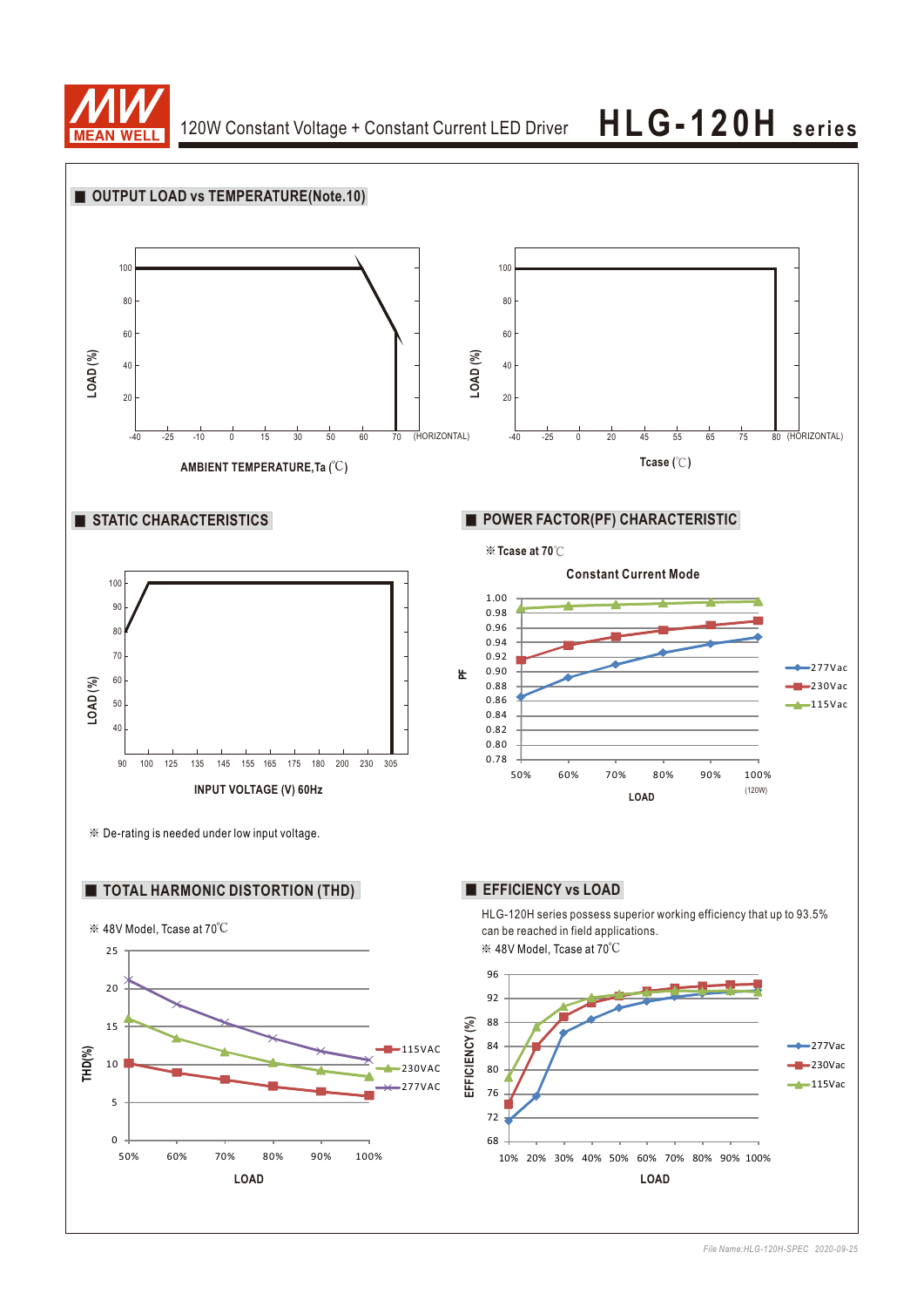

## **LIFE TIME**

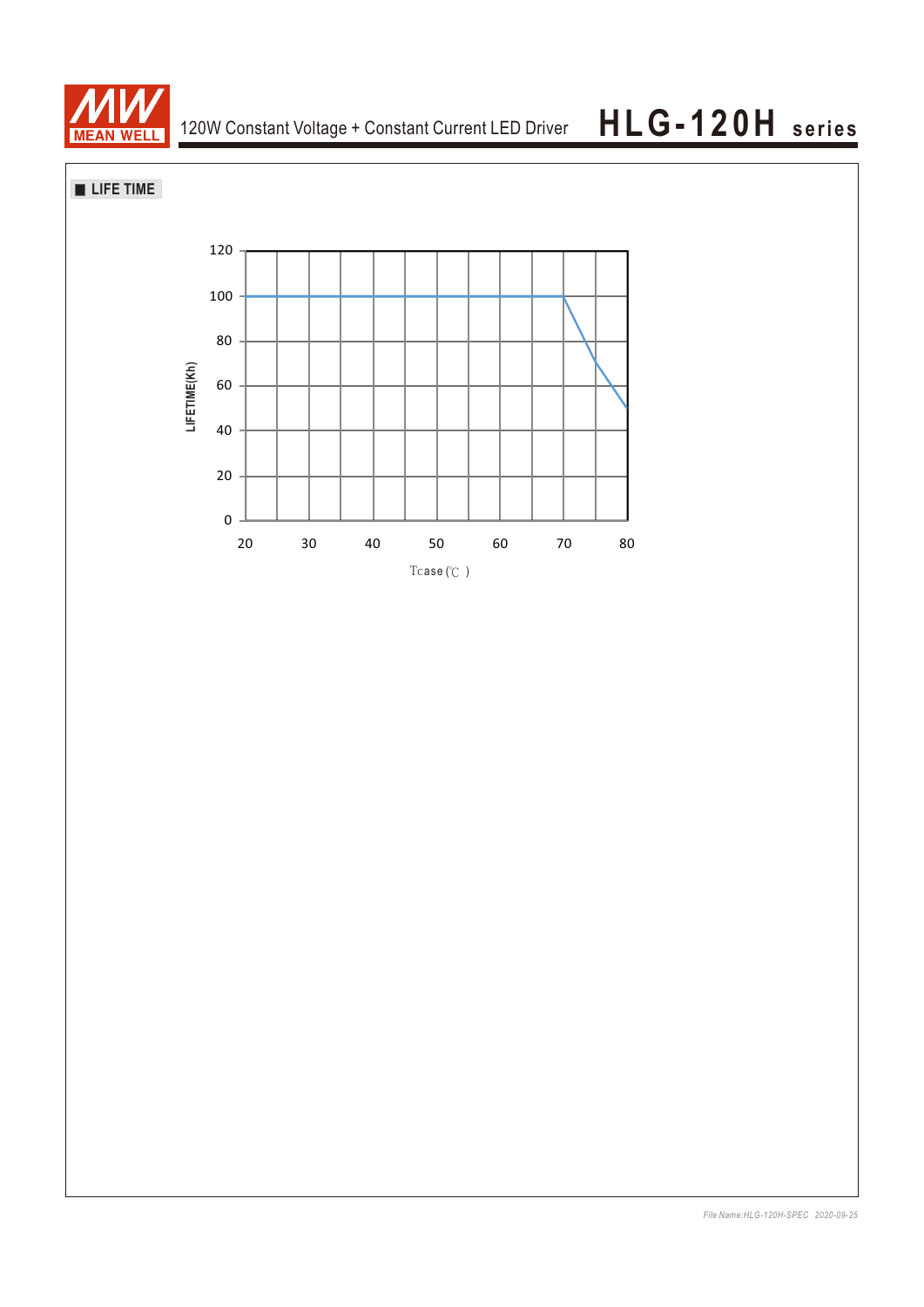

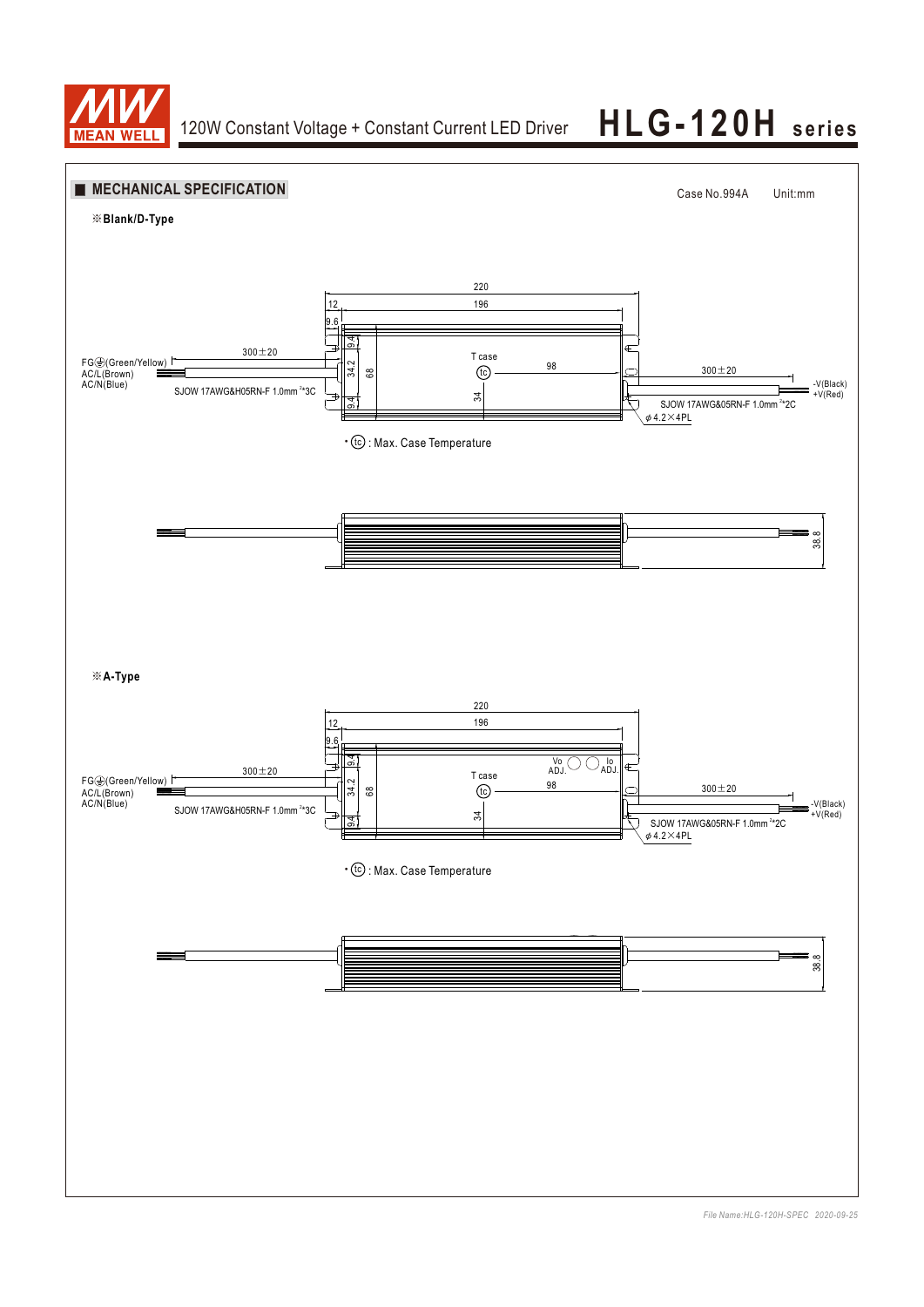